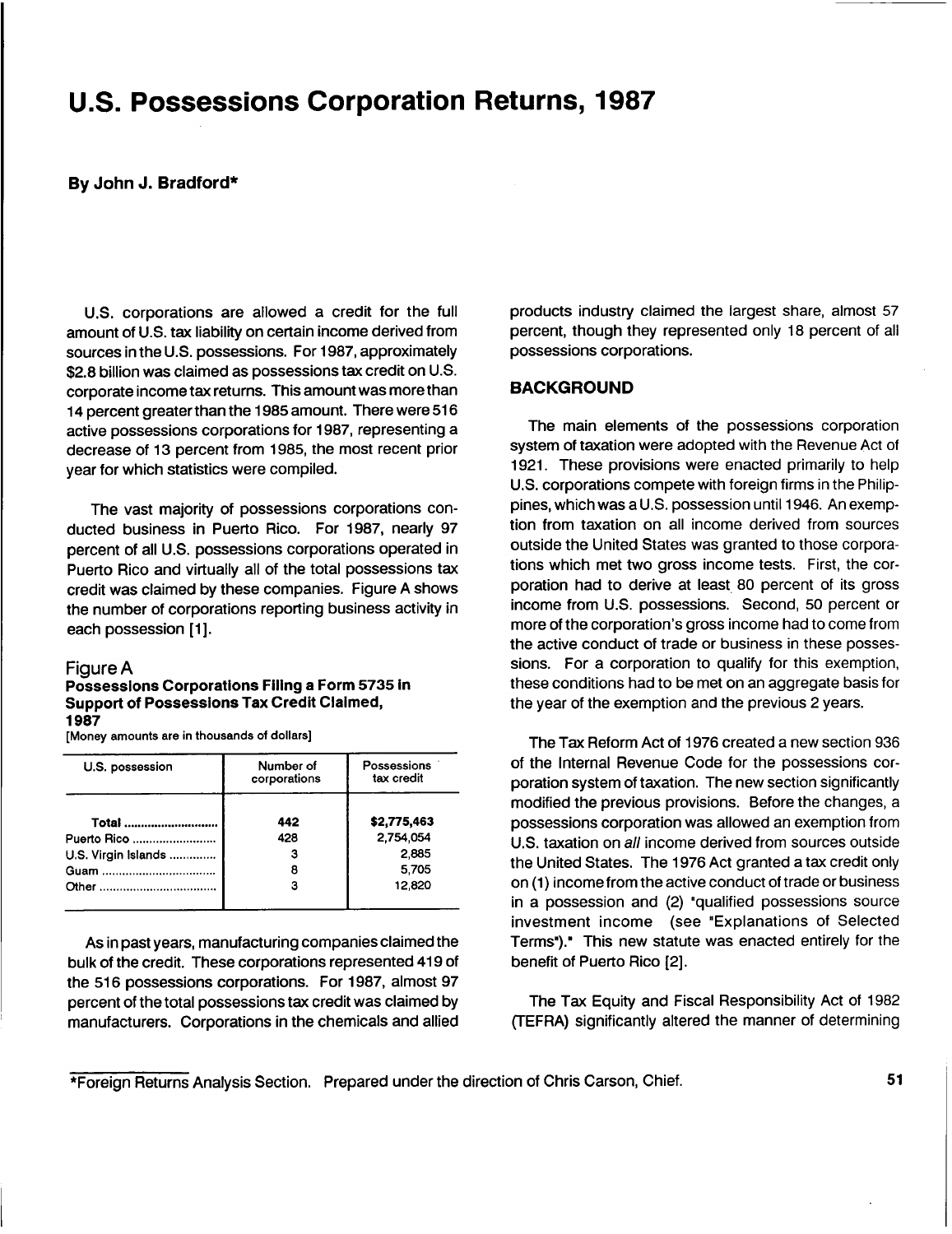the taxable income of a possessions corporation **by** adding a new subsection (h) to section **936.** This subsection provided that, in general, income of the possessions corporation from" 'intangibles,' such as patents and copyrights, would be taxable to"the **U'.S.** shareholders. The purpose was to 'lessen the abuse caused by taxpayers claiming tax-free income generated **by** intangibles developed outside of Puerto Rico **[3].'** However, the section also allowed for an election out of the general rule if the corporation demonstrated that **it** had a significant business presence in a possession with respect to a specific product or type of service. To demonstrate a significant business presence, a corporation had to satisfy either a value-added test or a direct labor test [4]. Eligible corporations could choose to allocate income between the possessions corporation and the **U.S.** parent through either the cost sharing or profit-split method **[5].**

With the Tax Reform Act of **1986,** several modifications were made to the possessions provisions. One of the most important changes increased to **75** percent the required percentage of the corporation's income'which had to come from the active conduct of trade or business in the particular possession. Also, the **U.S.** Virgin Islands was added to the list of eligible **U.S.** possessions. Congress retained the possessions tax credit provisions despite recommendations from boththeTreasury Department and the President that it be replaced with **a** wage credit. The wage credit would have operated **by** granting a tax credit for a fixed dollar amount per hour worked **by** each employee.

Since 1948, Puerto Rico has provided its own tax incentives to companies involved in manufacturing and other business activities. The Government of the Commonwealth grants partial exemptions from income tax and other taxes for specified periods of time. However, in addition to its income tax, Puerto Rico imposes a "tollgate" tax<sup>\*</sup> on dividends paid out of Puerto Rican source earnings and profits to a **U.S.** or foreign parent corporation.. Most countries impose similar taxes. This withholding rate ranges from a high of **25** percent to a low of **5** percent **[6].**

**A** corporation can elect the status **of** a possessions corporation **by** filing a Form **5712,** Election to be Treated as **a** Possessions Corporation under-Section **936.** The election is valid for **10** years and cannot-be revoked. For each year that the election is valid, the corporation must file **a,** Form **5735,** Computation of Possessions Corpora-**'**tion Tax Credit Allowed Under Section **936,** even if no

possessions credit is claimed. In general, the term 'possessions corporations<sup>\*</sup> refers to all corporations which made the election and filed a Form **11**20.

#### **DATA HIGHLIGHTS**

For **1987,** there were **516** active possessions corporations, a decrease from the 594 corporations for **1985.** The reduction in the number of possessions corporations may be a reflection of the uncertainty of the fate of the possessions provisions during the negotiations of the Tax Reform Act of **1986.** In addition, mergers and acquisitions may have accounted for some of the difference.

The estimated 'reduction in **U.S.** tax liability as a result of the possessions tax credit for **1987** was approximately \$2.4 billion. This amount was less than the total possessions tax credit claimed because possessions corporations could not claim certain other tax bénefits which would have otherwise been availaberto thêm [7]. As a result of the possessions credit 4otal  $0.8^{\circ}$  income tax liability of possessions corporations amounted to only  $-$ \$30.2-million,-although-these-companies-generated netincome of almost \$7.1 billion. Most of these taxes were attributed to income derived from sources outside of the possessions.

**Of** the **516** possessions corporations which filed Forms **11** 20 for **1987,** 452 claimed the possessions credit. As for the 64 corporations which claimed no possessions credit for **1987,** the bulk of these, **55,** had no taxable income. Forty of those corporations reported losses and, therefore, claimed no credit. Although the number of corporations which have claimed the possessions credit has declined over the years, the amount of the credit has increased steadily (Figure B).

#### Figure B

#### Corporations Claiming the Possessions Tax Credit, **1983-1987**

[Money amounts are in billions of dollars]

| Year          | Number of<br>corporations | Possessions<br>tax credit |  |  |
|---------------|---------------------------|---------------------------|--|--|
|               |                           |                           |  |  |
| 1983.         | 553                       | \$2.0                     |  |  |
| 1985          | 510                       | 2.4                       |  |  |
| $\cdot$ ,1987 | 452                       | 2.8                       |  |  |

Table **<sup>1</sup>** includes balance sheet and income statement data for all active possessions corporations. For 1987, 4 **9** of the **516** possessions corporations reported a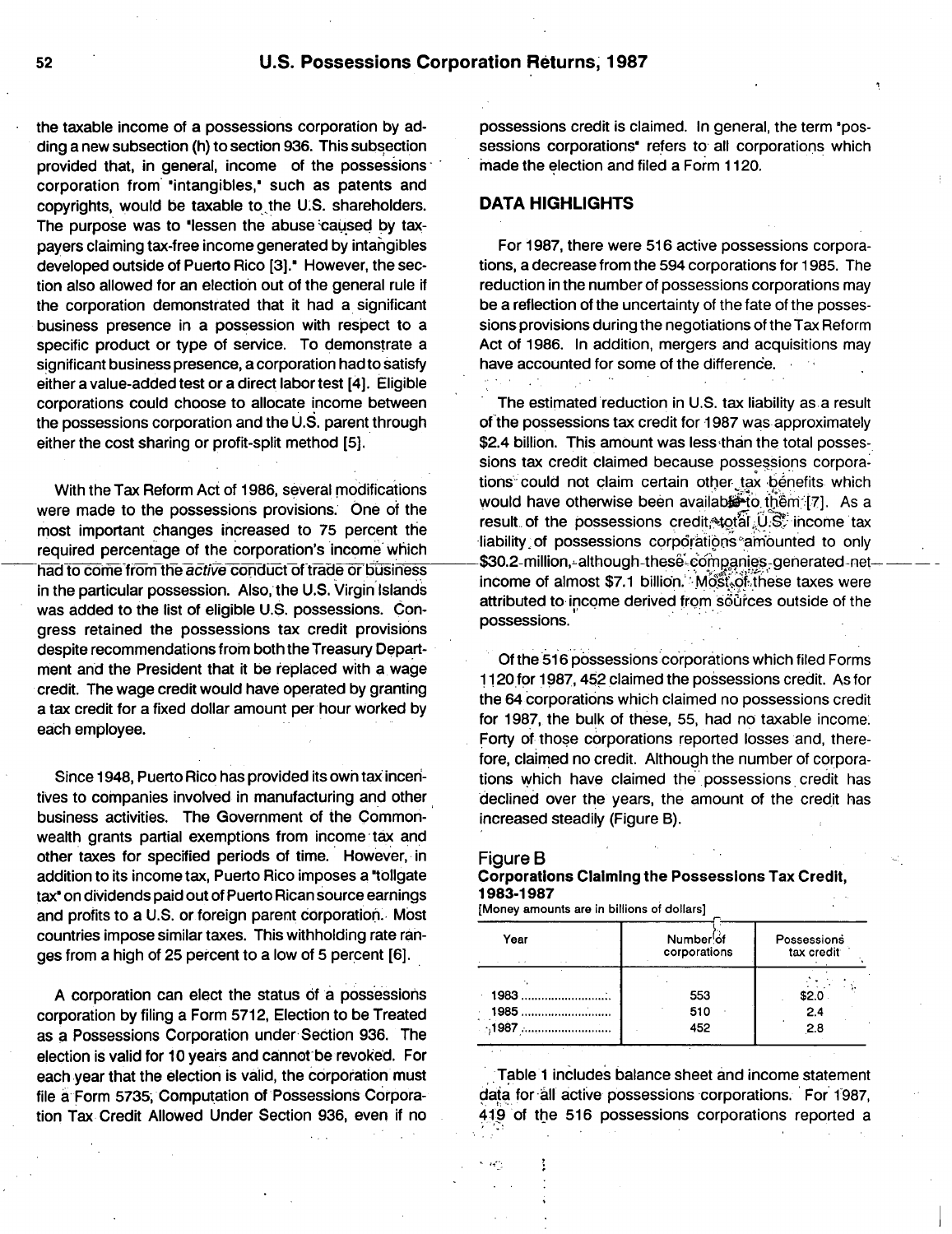manufacturing business activity. The predominance of manufacturing firms in Puerto Rico reflects the incentives which the Commonwealth has enacted to attract manufacturers. Under Puerto Rico's Industrial Incentive Act, most **U.S.** corporations which have established manufacturing subsidiaries on the island have been granted exemptions, up to **100** percent, from Puerto Rican taxes. For **1987,** all Puerto Rican corporations paid an average of **3.7** percent of their earnings in taxes to the Commonwealth **[8].**

The industrial classification with the largest number of possessions corporations was chemicals and allied products, with **93** companies or approximately **18** percent of the total. These companies, which are predominantly drug manufacturers, also reported **56** percent of the income subject to tax and claimed **57** percent of the tax benefits claimed **by** all possessions corporations. This is a reflection of the rapid growth of the chemical industry in Puerto Rico during the 1970's **[9].** For **1985,** there were **109** possessions corporations in the chemicals and allied products industry and these companies claimed 48 percent of the tax benefits.

For **1987,** the second largest industrial classification was electrical and electronic equipment. These 74 **com**panies claimed approximately **16** percent of the total possessions tax credit. Figure **C** shows the percentages of corporations and possessions tax credit **by** industry for **1987.**

For possessions corporations as a whole, average net income (less deficit) increased more than **51** percent from **1985** to **1987,** to almost **\$13.7** million. Similarly, average asset size grew almost **38** percent to \$64 million. These increases are reflections of the economic recovery of the mid-1980's which had spread to **U.S.** possessions. Earlier in the decade, the economic recession had been particularly hard on Puerto Rico. However, from **1985** to **1987,** the Gross National Product **(GNP)** of Puerto Rico grew **by** more than 14 percent **[10].** This compares favorably to the **12.7** percent **GNP** growth rate for the United States **[11 ].**

The largest corporations (as classified **by** size of assets) claimed the bulk of the possessions tax credit. The largest 20 corporations (less than 4 percent of all possessions corporations) claimed 48 percent of the total credit amount. Furthermore, the largest **50** corporations (approximately **10** percent of the total) claimed **66** percent of the credit.

# EMPLOYMENT **DATA**

The stated objective of the possessions tax credit provisions was to provide jobs to the **U.S.** possessions **by** attracting employment-producing investment from **U.S.** firms. Unemployment has been a chronic problem in Puerto Rico, where the unemployment rate has not fallen below **10** percent since **1950** and has averaged more than twice the rate of the United States [12].

An examination of Federal unemployment insurance tax returns (Forms 940) for possessions corporations involved in manufacturing industries provides an indication of how the provisions have aided the Puerto Rican economy **[13]. A** total of **100,916** workers were employed **by** manufacturing possessions corporations for **1987,** compared to 122,471 employed **by** all manufacturing firms in Puerto Rico. The average annual wages for employees of manufacturing possessions corporations amounted to **\$17,818.** This compares to an average annual wage of **\$11,173** for all production workers in the Commonwealth [14].

Table 2 presents tax benefit, employment, and compensation information classified **by** industry for Puerio Rican manufacturing corporations for which Federal unemployment data were available. Chemical companies, particularly drug manufacturers, claimed the highest amount of tax benefits per worker employed. Drug companies received nearly **\$71,000** in tax benefits per worker and all chemical companies averaged more than **\$65,000.** For all possessions corporations, the average tax benefit per employee was **\$16,835,** about **\$1,000** less than the average wage **(\$17,818).**

### **SUMMARY**

Though the number of corporations claiming the possessions tax credit continued to decline for **1987,** the amount of the credit continued to increase. For **1987, U.S.** corporations claimed approximately **\$2.8** billion as possessions tax credit, resulting in a net reduction of **U.S.** tax liability of more than \$2.4 billion.

Puerto Rico remained the most common business location for possessions corporations to conduct business, with **97** percent of the total. Nearly **100** percent of the tax credit was claimed **by** these corporations.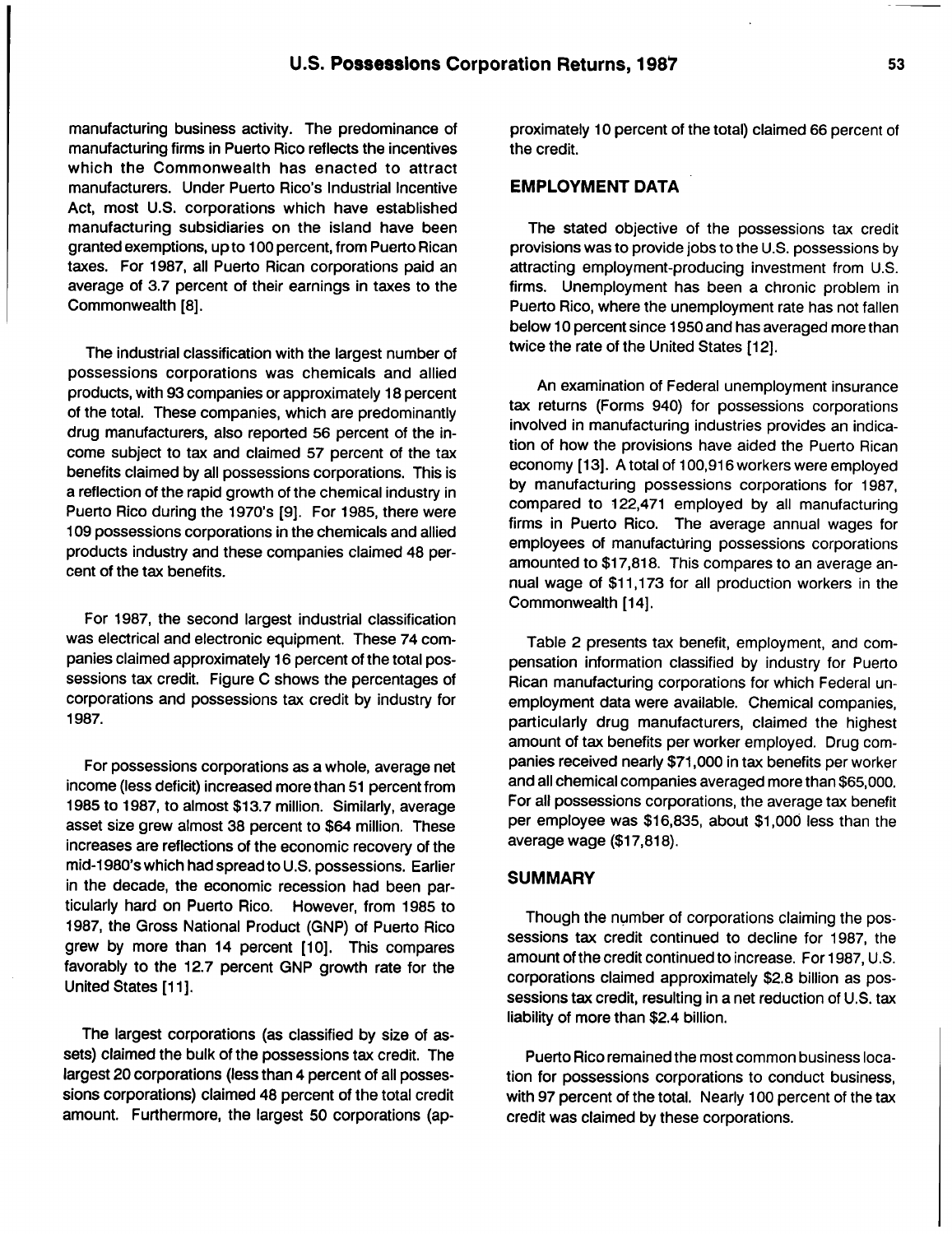

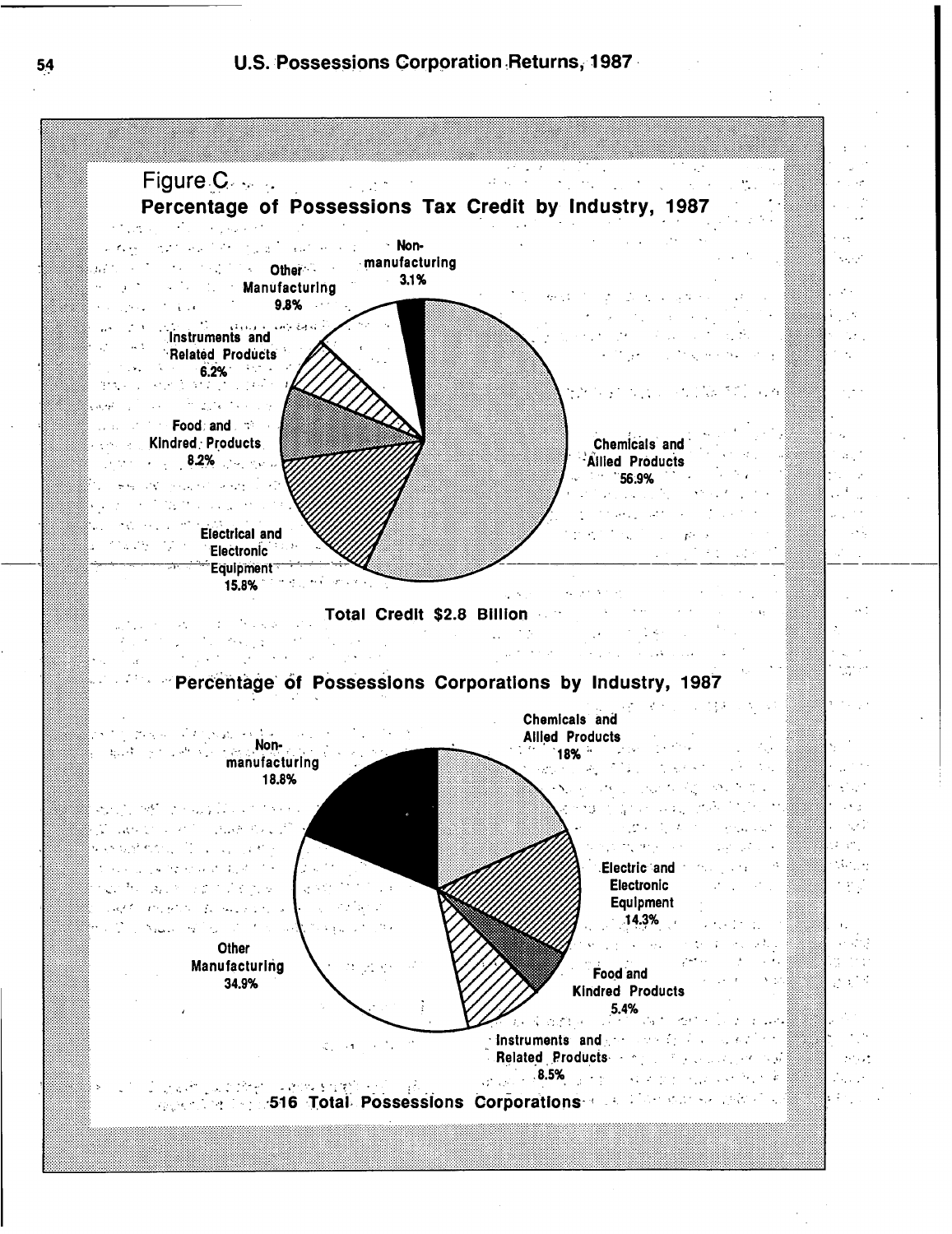As in past years, manufacturing companies claimed the bulk of the credit. These corporations represented 419 of the **516** possessions corporations. For **1987,** almost **97** percent of the total possessions tax credit was claimed **by** manufacturers. Corporations in the chemicals and allied products industry claimed the largest share, almost **57** percent, though they represented only **18** percent of possessions corporations.

Possessions corporations employed over **100,000** people for **1987,** a **3** percent increase from **1985.** The average tax benefit per worker for manufacturing possessions companies amounted to **\$16,835.**

## **EXPLANATION** OF **SELECTED** TERMS

Qualified Gross Income in Current Year **--** The sum of gross income (gross receipts minus cost of sales and operations) from the active conduct of a trade or business in the possessions, the net gain (or loss) from the sale or exchange of assets used **by** a possessions corporation in the active conduct of business, and "qualified possessions source investment income."

Qualified Possessions Source Investment Income **--** Non-business income derived from the possession in which the possession had its trade or business and which was attributable to the investment of funds derived from such trade or business.

# **DATA SOURCES AND LIMITATIONS**

The statistics in this article were compiled from all returns filed through June **1989 by U.S.** possessions corporations with accounting periods ending between July 1987 and June 1988. Because 100 percent of the returns filed were prescribed for inclusion in the sample, the statistics are not subject to sampling error. General information regarding nonsampling error may be found in the Appendix to this report.

Information from Forms **<sup>11</sup>** 20 for possessions corporations was transferred from the annual Corporation Statistics of Income study. Additional data items from Forms **5712, 5735,** and 940 were later obtained.

The statistics in this article may differ slightly from the data presented in the **U.S.** Department of the Treasury report, The Operation and Effect of the Possessions Corporation System of Taxation for **1987.** These differences are due to minor revisions madeto the underlying data **by** the Office of Tax Analysis for estimates made in its report to Congress.

### **NOTES AND REFERENCES**

- **Ill** The estimated reduction in **U.S.** tax liability was calculated by obtaining the "qualified taxable income" of each possessions corporation. This amount was found on Line **10** of the Form **5735. If**the corporation did not file a Form **5735,** then the sum of \*taxable income<sup>®</sup> (Line 30, Form 1120) was used as a proxy. From these figures, an approximation of the accelerated depreciation deduction was calculated and subtracted. Once this reduced taxable income was obtained, it was multiplied **by** the appropriate tax rate. For **1987,** an additional consideration had to be made for the change in the corporate tax structure which was effective July **1, 1987.** Credits for taxes paid to possessions Governments (such as Puerto Rican income taxes and the "tollgate" tax) were estimated and subtracted from the tax liability since, in the absence of the possessions tax credit, these taxes would be creditable under the foreign tax credit provisions.
- [2] For the purposes of the possessions tax credit provisions, the eligible **U.S.** possessions include Puerto Rico, the **U.S.** Virgin Islands, American Samoa, Guam, the Northern Marianas, and other smaller **U.S.** territories.
- **[3]** Davidson,Ann, **\*A** Credit for **All** Reasons," University of Miami Inter-American Law Review. Fall, **1987, pp. 97-136.**
- [4] U.S. Department of the Treasury, The Operation and Effect of the Possessions Corporation System of Taxation, Sixth Report, **p.9.** Prior to the revisions in **1982, U.S.** corporations could development certain technologies, arrange for a transfer of such an 'intangible' to a possessions corporation, and the resulting income would be free from **U.S.** taxation.
- **[5)** Ibid., **p. 9.**
- **[6)** Ibid., **p. 10.**
- **[7]** Ibid., **p.** 12.
- **[81** This figure was supplied **by** the **U.S.** Department of the Treasury, Office of Tax Analysis.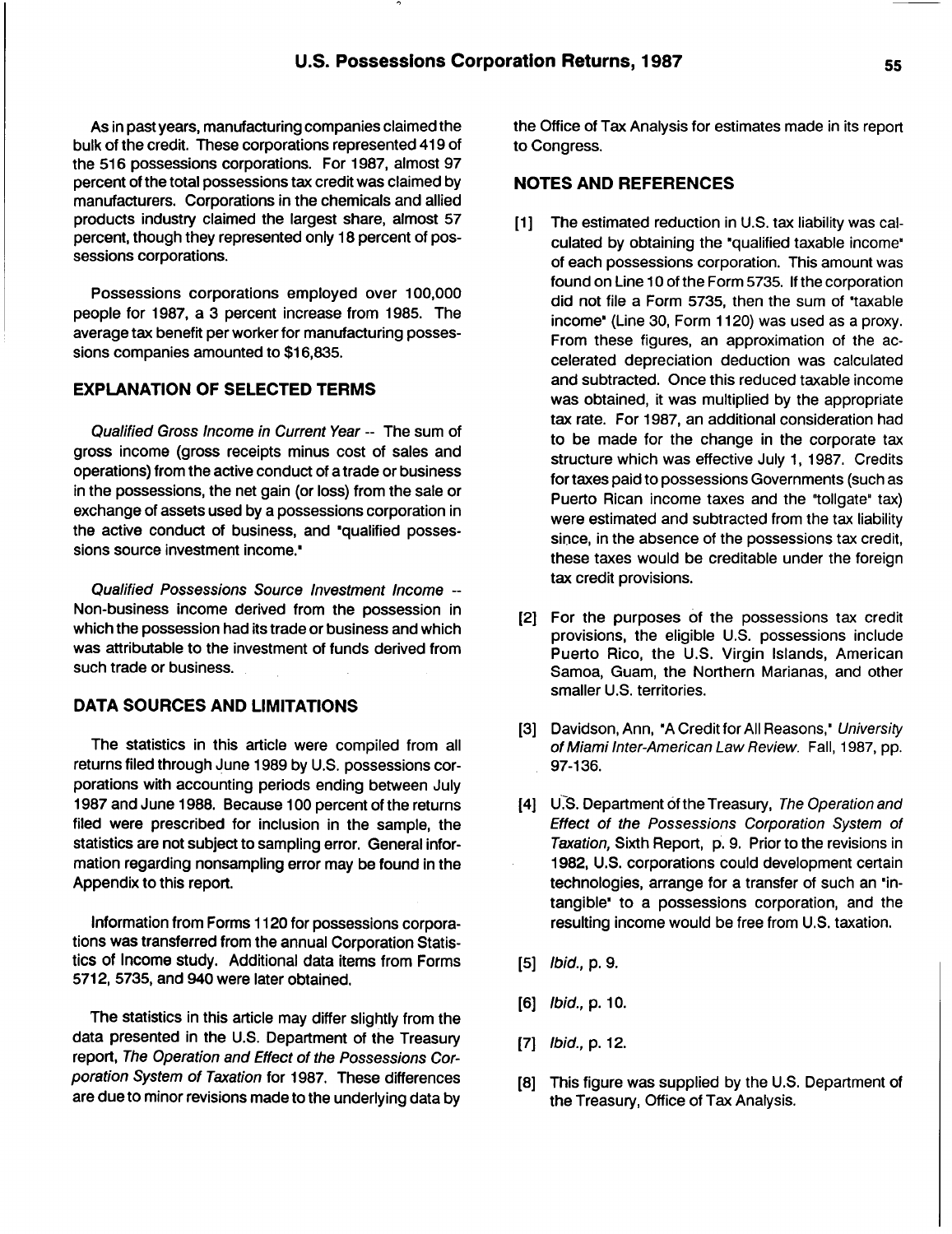- **191** Davidson, **p.** 120.
- [10] Economic Report to the Governor, Puerto Rico Plan-**'** ning Board, **1990.** The statistics in this source were based on calendar year 1987 while the Statistics of Income figures. were -base **d** on corporations with **'** accounting periods ending.between July, **1987** and June,1988.
- **[ill U.S.** Bureau of Economic Analysis, Survey-of Current Business, July, **1988. <sup>~</sup>** <sup>i</sup> **-..I-**
- [121 Tax Analysts, Tax Notes, Volume **36,** number **10,** September **7,1987, p.** 945. **~,**
- [13] Possessions corporations outside of the manufacturing sector were not included in this analysis. because they were presumed to pay income taxes to Puerto Rico at a rate at least equal to the effective **U. S.** corporate rate. In the absence of the possessions provisions, these non-manufacturing companies would be eligible fof ai foreign tax credit for the amount of these taxes. Therefore, **U.S.** tax liability would be effectively nullified for these corporations in the'absence of the possessions provisions. УC.
- [14] U.S. Department of Commerce, Bureau of the Census, 1987 Economic Censuses of Outlying Areas: Puerto Rico. July, **1990.**

i, pr

**56**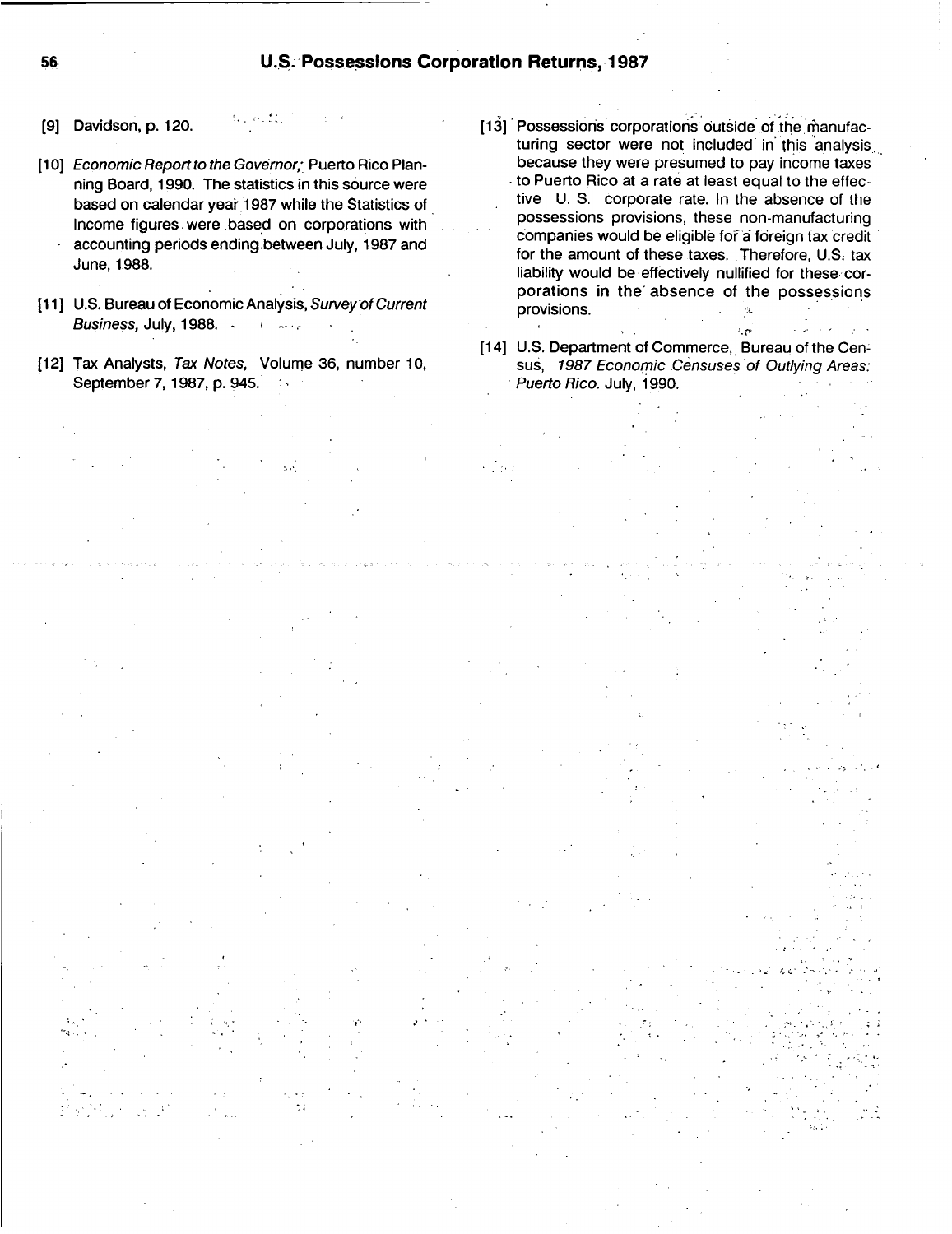### Table **1.-All** Returns of Active **U.S.** Possessions Corporations: Balance Sheets, Income Statements, Tax, and Distributions to Stockholders, **by** Selected Industry

[Money amounts are in thousands of dollars)

|                                             |                          |                               |                        |                      |                          | Manufacturing             |                         |                            |                                  |
|---------------------------------------------|--------------------------|-------------------------------|------------------------|----------------------|--------------------------|---------------------------|-------------------------|----------------------------|----------------------------------|
|                                             | All                      | Agriculture,<br>forestry,     |                        | Food and             | Textile                  | Apparel and               | Paper and               |                            | Chemicals and<br>allied products |
| ltem                                        | industries               | and fishing                   | Total                  | kindred<br>products  | mill<br>products         | other textile<br>products | allied<br>products      | Printing and<br>publishing | Total                            |
|                                             | (1)                      | (2)                           | (3)                    | (4)                  | (5)                      | (6)                       | ω                       | (3)                        | (9)                              |
|                                             |                          | 4                             | 419                    | 28                   | 5                        | 57                        | $\overline{\mathbf{r}}$ | 5                          | 93                               |
| Number of returns                           | 516                      | 41,337                        | 24,375,852             | 2.792.280            | 13,414                   | 570,028                   | 19,301                  | 56,187                     | 11,725,444                       |
|                                             | 33,183,925               | 182                           | 5,277,238              | 1.420.954            | 2,010                    | 29,401                    | 496                     | 2.364                      | 1,863,705                        |
| Notes and accounts receivable               | 5,819,543<br>6,721,648   | 13,804                        | 4,859,762              | 360,208              | 8,828                    | 340,333                   | 7,887                   | 7.707                      | 2,287,069                        |
| Less: allowance for bad debts               | 35,912                   |                               | 17,565                 | 6,133                | 83                       | 333                       | 121<br>3.038            | 61<br>1,404                | 4,886<br>568,878                 |
|                                             | 1.953.225                | 12,992                        | 1,811,620<br>645,884   | 236,561<br>291       | 2,338                    | 86,989<br>2.558           | 2.365                   |                            | 452.532                          |
| Investment in government obligations        | 1,031.552<br>1,546,763   | 1,616                         | 1,026,261              | 72,890               | 101                      | 19,887                    | 95                      | 35,058                     | 447,766                          |
|                                             | 195,596                  |                               | 187,982                | 4,656                | -                        | 3,702                     | 4                       |                            | 42.319<br>1,200                  |
|                                             | 2.912,182                | 4,997                         | 135,064<br>6,708,361   | 105,357              | -                        | 27,821                    |                         | 325                        | 4.421.708                        |
|                                             | 7.702,153<br>6, 161, 297 | 11,758                        | 4,315,518              | 432,556              | 891                      | 84,729                    | 8,335                   | 7.737                      | 2,064,073                        |
| Less: accumulated depreciation              | 2,326,662                | 4,033                         | 1.690.853              | 153,687              | 786                      | 43,268                    | 3,517                   | 4,380                      | 729,642                          |
|                                             | 3,700                    |                               | 3,154                  | 911<br>668           | -                        |                           |                         | $\overline{\phantom{0}}$   |                                  |
|                                             | $-1,606$<br>131,900      | -                             | 1,464<br>87,274        | 12,450               | -                        | 692                       | 471                     | 9                          | 44.809                           |
| Intangible assets (amortizable)             | 295,835                  | 32                            | 238,349                | 31,025               | $\overline{c}$           | 1,532                     | 21                      | 5.919                      | 103.511                          |
| Less: accumulated amortization              | 120,053                  | 10                            | 118,155                | 6,221                | 2                        | 123<br>16,107             | 4<br>234                | 106                        | 72.812<br>235,212                |
|                                             | 1,192,762                | 41,337                        | 907,420<br>24,375,852  | 281,130<br>2,792,280 | 114<br>13,414            | 570,028                   | 19,301                  | 56,187                     | 11,725,444                       |
| Total liabilities and stockholders equity   | 33,183,925<br>2,382,749  | 5,116                         | 1,640,383              | 265,533              | 266                      | 150,690                   | 980                     | 3,230                      | 750,593                          |
| Mortgages, notes and bonds payable in       |                          |                               |                        |                      |                          | 24,489                    |                         |                            | 223,275                          |
|                                             | 1,799,454                | 14.340                        | 624,260                | 95,610<br>71,551     | 11<br>18                 | 17,880                    | 1.242                   | 17,688                     | 159,247                          |
|                                             | 4.980.770<br>75,261      | 1,546                         | 631,672<br>51,589      |                      | 224                      | 1.128                     | 171                     |                            | 21,407                           |
| Mortgages, notes and bonds pay in 1 year    |                          |                               |                        |                      |                          |                           |                         |                            |                                  |
|                                             | 432,658                  | 2,643                         | 175,730                | 43,490               |                          | 6.912<br>3,914            | 199                     | 194<br>277                 | 95,921<br>132.260                |
|                                             | 917,307<br>433,495       | 13,051                        | 299,462<br>334,044     | 87.623<br>21,575     | 96                       | 13,567                    | 472                     | 691                        | 186,870                          |
|                                             | 2,521,808                | 149                           | 1,356,449              | 135,094              | $\overline{\phantom{0}}$ | 24,127                    | 1,596                   | 1,048                      | 347,349                          |
| Retained earnings, appropriated             | 1.334                    |                               | 1,126                  |                      |                          | 122                       |                         | 33,654                     | 9,808,534                        |
| Retained earnings, unappropriated           | 19,677,072               | 4,492                         | 19,286,785             | 2,072,618<br>814     | 12,798                   | 334,354<br>7,156          | 14,931<br>290           | 594                        | 13                               |
|                                             | 37,983<br>20,024,446     | 81,152                        | 25,649<br>17.393.500   | 2,112,331            | 11,005                   | 666,127                   | 25,000                  | 35,937                     | 6,611,605                        |
|                                             | 16,499,405               | 80,632                        | 14,540,816             | 1,864,732            | 10,880                   | 658,840                   | 24,327                  | 29,878                     | 4,684,305                        |
| Interest, except state and local government |                          |                               |                        |                      |                          | 2,609                     | 101                     | 1,955                      | 351,724                          |
| Interest on state and local government      | 1,194,280                | 234                           | 689,974                | 93,358               |                          |                           |                         |                            |                                  |
|                                             | 41,286                   |                               | 39,019                 | 6,432                | 96                       | 271                       | 185                     |                            | 15.424<br>214                    |
|                                             | 21.437                   |                               | 4,753                  | 867                  | $\overline{\phantom{a}}$ | 2                         | $\equiv$                | $\overline{\phantom{a}}$   | 6,777                            |
|                                             | 7,075<br>1,545           | -<br>$\overline{\phantom{0}}$ | 6,777<br>1.544         |                      | $\overline{\phantom{0}}$ | 32                        | 10                      | $\overline{a}$             | 1,420                            |
|                                             | 16,451                   |                               | 16,110                 | 18                   |                          | 182                       | 66                      | 85                         | 13,419                           |
|                                             | 16,772                   | $\equiv$                      | 2,901                  | 14                   | (3)                      | 94                        |                         |                            | 924                              |
| Dividends other than constructive           |                          |                               | 12,679                 | 31                   |                          | 63                        |                         |                            | 8,585                            |
|                                             | 18.049<br>2,208,146      | 286                           | 2.078.927              | 146,879              | 29                       | 4.035                     | 311                     | 4,020                      | 1,528,813                        |
|                                             | 12,915,562               | 76,486                        | 10,530,939             | 1,525,687            | 9.823                    | 568,731                   | 20,129                  | 22,797<br>12,616           | 2,618,199<br>1,466,423           |
|                                             | 8,978,529                | 63,887                        | 7,869,864              | 1,255,928            | 8,657                    | 519,457<br>497            | 18,081<br>30            | 191                        | 2,171                            |
|                                             | 30,071<br>430,259        | 2,079                         | 10,279<br>230,390      | 2,767<br>40,260      | 275                      | 10,334                    | 474                     | 2,399                      | 49,998                           |
|                                             | 168,125                  | 997                           | 46,813                 | 9,193                | 15                       | 499                       | 18                      | 160                        | 15.549                           |
|                                             | 29,705                   |                               | 4,014                  | 1,212                | 43<br>25                 | 34<br>1,492               | 11<br>157               | 66<br>312                  | 439<br>3.766                     |
|                                             | 53,760<br>158,068        | 123<br>2.914                  | 27.711<br>109,693      | 2,928<br>12,495      | 340                      | 13,576                    | 487                     | 684                        | 19,457                           |
|                                             | 306,609                  | 1,102                         | 29,174                 | 8,978                | -1                       | 2,617                     | 8                       | 110                        | 5,483                            |
|                                             | 4,902                    | 17                            | 4,732                  | 473                  | 1                        | 32                        |                         | ıУ<br>594                  | 1,823<br>1,535                   |
|                                             | 14,964                   | з                             | 9,586<br>209.951       | 29<br>25,263         | -<br>62                  | 15<br>4,206               | 346                     | 538                        | 86,312                           |
|                                             | 362,585<br>1,294         | 1,301                         | 1,294                  | 664                  | $\overline{\phantom{0}}$ | 45                        |                         | 251                        | 42                               |
|                                             | 71,564                   | 6                             | 43,983                 | 28,117               | ে                        | 80                        | 1                       | 361                        | 5,924                            |
| Pension, profit-share, stock bonus and      |                          |                               |                        |                      |                          | 296                       | 4                       | 126                        | 3,887                            |
|                                             | 20,106                   | 138                           | 12,955<br>55,298       | 2,567<br>10,117      | 31                       | 2,077                     | 49                      | 135                        | 15.035                           |
|                                             | 74,084<br>4,357          |                               | 4,305                  | 925                  |                          | 11                        |                         |                            | 1,748                            |
|                                             | 2,206,635                | 3.935                         | 1,860,952              | 123,772              | 374                      | 13,461                    | 462                     | 4,235                      | 938,607<br>3,993,406             |
| Total receipts less total deductions        | 7,108,884                | 4,666                         | 6,862,561              | 586,644              | 1,182                    | 97,396<br>97,140          | 4,872<br>4,687          | 13,141<br>13,141           | 3,977,982                        |
|                                             | 7,067,612<br>7,112,940   | 4,666<br>5,181                | 6,823,557<br>6,841,675 | 580,212<br>581,034   | 1,086<br>1,086           | 103,059                   | 4,689                   | 13,141                     | 3,978,391                        |
|                                             | 45,328                   | 515                           | 18,118                 | 822                  |                          | 5,919                     | 2                       |                            | 409                              |
| Net income (less deficit) per books         | 6,795,062                | 3,090                         | 6,553,259              | 602,643              | 1,120                    | 93,502                    | 4,351                   | 11,078<br>13,141           | 3,761,181<br>3,970,481           |
| Income subject to tax                       | 7,075,466                | 5,181                         | 6,824,276              | 581,009<br>229,101   | 1,086<br>403             | 102,128<br>39,499         | 4,689<br>1,844          | 5,218                      | 1,599,480                        |
| U.S. income tax before credits: total       | 2,819,720<br>2,817,059   | 1,917<br>1,917                | 2,719,974<br>2,717,322 | 228,382              | 403                      | 39,499                    | 1,844                   | 5,218                      | 1,598,841                        |
|                                             | 2,784,931                | 1,858                         | 2,697,350              | 227,530              | 403                      | 39,467                    | 1,844                   | 5,218                      | 1,583,862                        |
|                                             | 4,774                    |                               | 525                    | 11                   |                          |                           | -                       |                            | 226<br>25                        |
|                                             | 155                      | 35                            | 91<br>22,314           | 1,568                |                          | 32                        |                         | 5                          | 15,436                           |
| Total U.S. income tax after credits         | 30,212<br>2,410,248      | 24<br>1,647                   | 2,328,214              | 188,966              | 384                      | 35,099                    | 1,697                   | 3,994                      | 1,376,902                        |
| Distributions to stockholders               | 2,938,289                |                               | 2,788,608              | 398,374              | ÷                        | 14,546                    | 412                     | 18,535                     | 1,418,123                        |

Footnotes at end of table.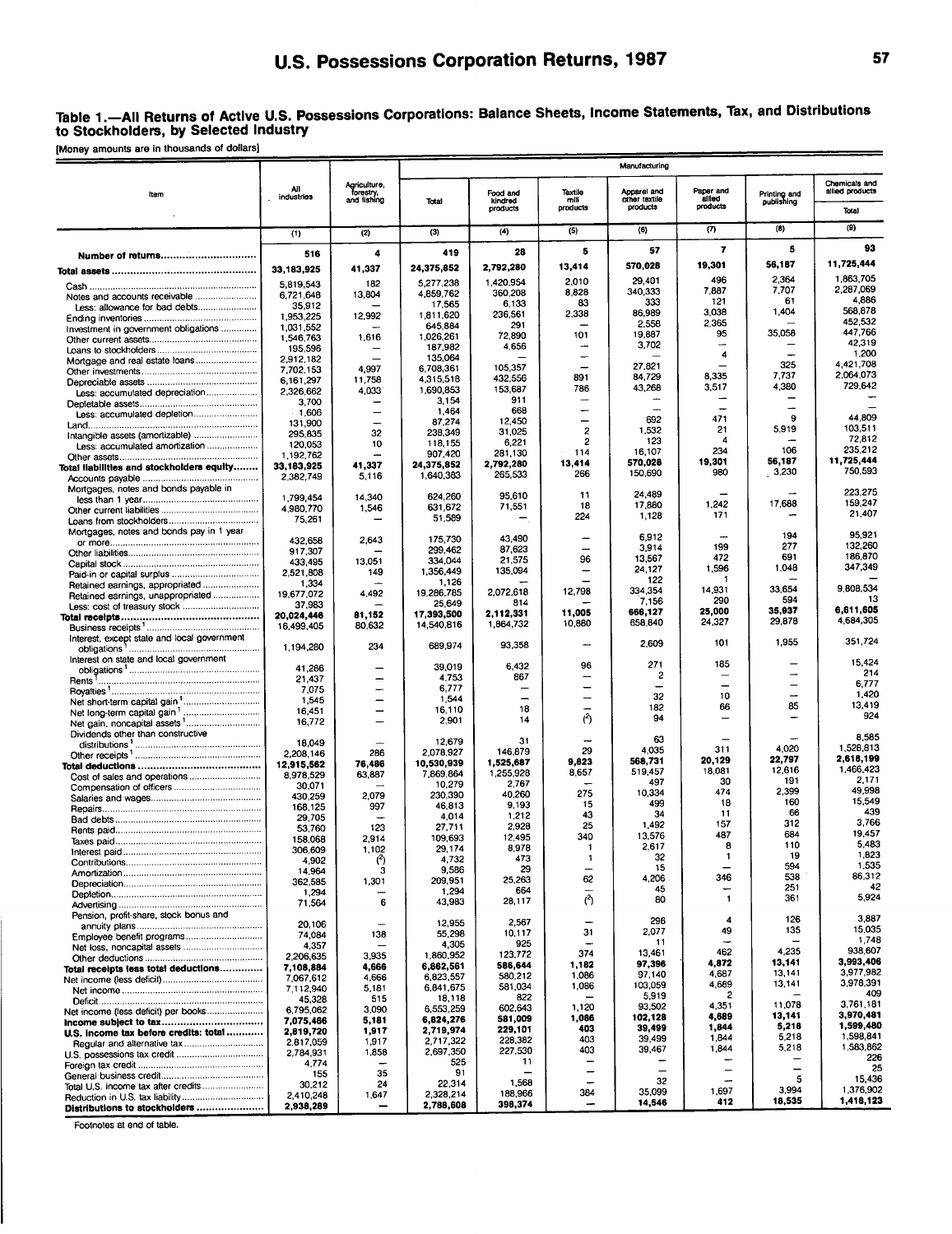# **58- U.S.** Possess **I** ions Corporation Returns, **1987**

Table 1.-All Returns of Active U.S . Possessions Corporations: Balànce Sheets, Income Statements, Tax, and Distributions<br>stry—Continued to Stockholders, **by** Selected Industry-Continued

|                                                                      |                                         |                                      |                                       | $\mathbf{H}$              | Manufacturing                    |                          |                             |                             |                                        |
|----------------------------------------------------------------------|-----------------------------------------|--------------------------------------|---------------------------------------|---------------------------|----------------------------------|--------------------------|-----------------------------|-----------------------------|----------------------------------------|
| Item                                                                 | Chemicals and<br>allied products        | Petroleum<br>(including              | Rubber and                            | Leather and               | Fabricated                       | Machinery,               | Electrical                  |                             |                                        |
|                                                                      |                                         | integrated)<br>and coal              | miscellaneous<br>plastics<br>products | leather<br>products       | metal<br>products                | except<br>electrical     | and electronic<br>equipment | Transportation<br>equipment | instruments<br>and related<br>products |
|                                                                      | Drugs<br>(10)                           | products<br>$(11)$ .                 |                                       |                           |                                  |                          |                             |                             |                                        |
|                                                                      |                                         |                                      | (12)                                  | (13)                      | (14)                             | (15)                     | (16)                        | (17)                        | (18)                                   |
| Number of returns                                                    | 62<br>11,048,803                        | 5<br>883,304                         | 15<br>260,198                         | 15                        | 31                               | 6                        | 74                          | 6                           | 44                                     |
|                                                                      | 1,789.666                               | 308,181                              | 27.161                                | 230,281<br>26,263         | 340,649<br>15,314                | 804,601<br>577,841       | 4,239,403<br>674,598        | 78,651<br>860               | 1,800,079<br>272,539                   |
| Notes and accounts receivable                                        | 2,105,112                               | 74,113                               | 87,960                                | 47,377                    | 61,345                           | 31,308                   | 1,038,292                   | 22,207<br>ó                 | 355,943                                |
| Less: allowance for bad debts                                        | 3977<br>502.869                         | -18<br>102.235                       | 94<br>20,754                          | 56<br>36,670              | 1,172<br>69,404                  | з<br>99.667              | 3,145<br>375,947            | 16                          | 463                                    |
| Investment in government obligations                                 | 442,365                                 | 15,000                               | 1,141                                 | 49,727                    |                                  | 775                      | 68,978                      | 9,187                       | 113,889<br>39,346                      |
|                                                                      | 386,069<br>42.264                       | 37,055                               | 605                                   | 643                       | 43,664                           | 2.553                    | 240,861                     | 149                         | 88,053                                 |
| Mortgage and real estate loans                                       | 1,200                                   | 11,230<br>$\cdots$ $-$               |                                       | $\therefore$ 3,161        |                                  |                          | 22.840<br>133,861           | 1,250                       | 95,949                                 |
|                                                                      | 4,236,848                               | 166,288                              | 42,338                                | 57.122                    | 46 486                           | 1,691                    | 1,259,531                   | 38,698                      | 444,248                                |
| Less: accumulated depreciation                                       | 1.921,951<br>675,943                    | 391,817<br>225,870                   | 108,268<br>35,491                     | 13,947<br>5,271           | 155,132<br>59,690                | 121,581<br>65,709        | 491,732<br>239,535          | 8.694.<br>2,514             | 312,033<br>77,286                      |
|                                                                      |                                         |                                      | 664                                   |                           |                                  |                          | 1,579                       | रा                          |                                        |
| Less: accumulated depletion                                          | 41,500                                  | 288                                  | 4,137                                 | 95                        | 4.167                            | 1,506                    | 796<br>9,943                | 36                          | 6.352                                  |
| Intangible assets (amortizable)                                      | $\rightarrow$ $\mathbb{R}^7$<br>103.425 | 24,687.                              | 6                                     | 3                         | 2,420                            |                          | 49,735                      | دود اللهر                   | 19,439                                 |
| Less: accumulated amortization                                       | 72,770<br>228,223                       | 21,729<br>29                         | -1<br>2,749                           | 3<br>603                  | 141<br>3.719                     | 33.391<br>- 3            | 1,031<br>116,014            | .101                        | 16,087<br>146,124                      |
| Total liabilities and stockholders equity                            | 11,048,803                              | 883,304                              | 260,198                               | 230,281                   | 340,649                          | 804,601                  | 4,239,403                   | 78,651                      | 1,800,079                              |
| Mortgages, notes and bonds payable in                                | 710.653                                 | 25,397                               | 11,193                                | .21,619                   | 45,739                           | 8,893                    | 242,058                     | 1,314                       | 85,015                                 |
|                                                                      | 219,073                                 | 2,744                                | 9.258                                 | 119                       | 2,615                            |                          | 91,805                      |                             | 136,706                                |
| Other current liabilities                                            | 145,772<br>21,096                       | 3,708<br>11,250                      | 6,340<br>230                          | 3.848                     | 21,223                           | 64,540                   | 120,840                     | 3,445                       | 124,798                                |
| Mortgages, notes and bonds pay in 1 year                             |                                         |                                      |                                       |                           | 644                              |                          | 15,627                      |                             | 908                                    |
|                                                                      | 95.520                                  |                                      | 1,120                                 | 52                        | 517                              |                          | 15,496                      |                             | 10,046                                 |
|                                                                      | 131,687<br>162,929                      | $\overline{\phantom{a}}$ 5<br>35,156 | 426<br>2.558                          | 798<br>13,652             | 348<br>1,113                     | 85<br>734                | 21,381<br>11,502            | 142<br>62                   | 37,689<br>43,574                       |
| Paid-in or capital surplus                                           | 345,056                                 | 406,887                              | 24,369                                | 1,248                     | 60,501                           | 3,565                    | 248,642                     | 761                         | 42 470                                 |
| Retained earnings, appropriated<br>Retained earnings, unappropriated | 9,217,017                               | 398,126                              | 208,431                               | 199,942                   | 207,969                          | 726,765                  | 241.<br>3,471,861           | 72,928                      | .1.320.862                             |
| Less: cost of treasury stock                                         |                                         | $\mathbf{r}$                         | 3,726                                 | 10,996                    | 21                               |                          | 51                          |                             | 1,988                                  |
|                                                                      | 6,160,313<br>4,330,767                  | 1,300,106<br>1,280,006               | 203,953<br>188,326                    | 227.117<br>218,144        | 443,988<br>434.243               | 734,418<br>667,528       | 3,291,570<br>3,002,882      | 63,573<br>63,147            | 1,135,103<br>908,671                   |
| Interest, except state and local government                          |                                         |                                      |                                       |                           |                                  |                          |                             |                             |                                        |
| Interest on state and local government                               | 333,679                                 | 16,717                               | 4.640                                 | 1,851                     | 4.643                            | 36,598                   | 124,790                     | 91                          | 37,966                                 |
|                                                                      | 15,396                                  | 2,373                                |                                       | $-3,339$                  |                                  | 538                      | 2,604                       |                             | 6.820                                  |
| Rents <sup>1</sup>                                                   | 141<br>6,769                            | خيد<br>Đ.<br>÷                       | 3.150<br>$\sim$                       |                           | 182<br>—                         |                          | 53                          |                             | 282                                    |
| Net short term capital gain '                                        | 1,420                                   | $\sim$ $-$                           | $\overline{\phantom{0}}$              |                           | Ξ.                               | $\overline{\phantom{0}}$ | 81                          | —                           |                                        |
|                                                                      | 9,936<br>883                            | $\div$<br>.14                        | .770<br>$\cdot$ (2)                   | .1,379<br>÷,<br>22        | 17                               | 655                      | 143<br>873                  | 39                          | <b>CM</b><br>12                        |
| Dividends other than constructive                                    |                                         | $\sim$ $\sim$<br>$\mathbf{r}$        |                                       | Λę                        |                                  |                          |                             |                             |                                        |
|                                                                      | 8.585<br>1,452,736                      | 996                                  | 7,066                                 | 2,371                     | 4,904                            | 29,100                   | 1,877<br>158,267            | 296                         | 2,106                                  |
| Total deductions                                                     | 2,383,679                               | 1,220,225                            | 127,925                               | 186,326                   | 380,779                          | 563,818                  | 2,163,597                   | 45,066                      | 179,241<br>703,302                     |
| Cost of sales and operations<br>Compensation of officers             | 1,313,463<br>1,746                      | 1,141,336<br>274                     | 100,094<br>$-139$                     | $+171.499$<br>128         | 337,592                          | 402,865                  | 1,668,894<br>2,236          | 39,929                      | 409,445                                |
|                                                                      | 41.139.                                 | 12,074                               | 5.038                                 | 4.974                     | 222<br>8.791                     | 45<br>17,148             | 53,331                      | 57<br>774                   | 1,174<br>17,269                        |
|                                                                      | 14,821.<br>70                           | 6,294                                | 402                                   | 315                       | 2.433                            | 3,942                    | 5,120                       | 269                         | 1,607                                  |
|                                                                      | 2.440                                   | $+6$<br>7,740                        | 225<br>.173                           | 536<br>بقال               | 127<br>729                       | 1,440                    | 1,534<br>5,115              | -17<br>184                  | 129<br>$\sim 1.961$ ,                  |
|                                                                      | 17,275                                  | 7,393                                | 3,494                                 | ,083                      | 4,930                            | 6,120                    | 23,780                      | 840                         | 5,750.                                 |
|                                                                      | 4,607<br>1,809.                         | * 787<br>$\cdot$ 4                   | 804<br>1,339                          | 326<br>101. P - 29        | 548<br>176                       | 180<br>481               | 2,890<br>144                | . 5.<br>14                  | 4,137<br>100                           |
|                                                                      | 1,495                                   | (1, 217)                             | -1                                    | -18<br>-6-3<br>$\sim$     | 6                                |                          | 1.655                       |                             | 4,364                                  |
|                                                                      | 81,507                                  | 17,094                               | 2,860                                 | 902<br>$t\sim$            | 11,268<br>5                      | 11,870                   | 30,953                      | 615<br>16                   | 10,265<br>$\sim 1$                     |
|                                                                      | 215                                     | 105                                  | 1,433                                 | 76<br>- 20                | 41                               | 685                      | 417                         | 2                           | 334<br>- 1 - 4                         |
| Pension, profit-share, stock bonus and                               | 3,772'                                  |                                      | 36                                    | 1.2223                    | 229                              | 2,039                    | 2,036                       | 145                         | . 1,323                                |
| Employee benefit programs                                            | 14,377                                  | (3, 191)                             | 1,242                                 | $\frac{1}{2}$ - 2,517     | 1,730                            | 331                      | 10,514                      | 867<br>$\mathcal{P}_1$      | 3,140                                  |
| Net loss, noncapital assets                                          | 1,738<br>883,207                        | -20<br>22,689                        | 17<br>10,627                          | ta in<br>8<br>5,912       | 359<br>11,594                    | 116,663                  | 747<br>354,285              | 1,330                       | 359<br>241,944                         |
| Total receipts less total deductions                                 | 3,776,634                               | 79,881                               | 76,028                                | 40,791                    | 63,209                           | 170,600                  | 1,127,973                   | 18,507                      | 431,801                                |
| Net income (less deficit)                                            | 3,761,238<br>3,761,621                  | 77,508<br>81,170                     | 76,028<br>76,028                      | 37,451<br>37,451          | 63,209<br>63,296                 | 170,062<br>170,062       | 1,125,369<br>1,132,446      | 18,507<br>18,507            | 424,981<br>425,121                     |
|                                                                      | 383                                     | 3,662                                |                                       |                           | 87                               |                          | 7,077                       |                             | 140                                    |
| Net income (less deficit) per books<br>Income subject to tax         | 3,557,597<br>3,753,760                  | 87,358<br>81,170                     | 75,312<br>76,028                      | $-38,473$<br>s,<br>37,451 | 52,005<br>÷.<br>61,219<br>$\sim$ | 139,547<br>170,062       | 1,108.535<br>1,130,244      | 18, 122<br>18,507           | 408,536<br>423,465.                    |
| U.S. income tax before credits: total                                | 1,514,115                               | 33,090                               | 29,884                                | 14,313                    | 25,568                           | 58,722                   | 440,836                     | .7,667                      | 173,381                                |
| Regular and alternative tax<br>U.S. possessions tax credit           | 1,513,489<br>1,498,596                  | 32,428<br>32,279                     | 29,884<br>29,855                      | 14,313<br>13,506          | 25,568                           | 58,722<br>58,722         | 440,743<br>440,109          | $-7.667$ .                  | 172,876<br>$\ddot{\phantom{0}}$        |
|                                                                      | 195                                     |                                      |                                       |                           | 25,519                           |                          | 267                         | 7,631                       | 172,175.<br>21                         |
| General business credit<br>Total U.S. income tax after credits       | 25<br>15,367                            | 813                                  | 45                                    | 807                       | 52                               | 157                      | 481                         |                             | 67                                     |
| Reduction in U.S. tax liability                                      | 1,302,121                               | 26,615                               | 24,735                                | 12,170                    | 21,310                           | 48,190                   | 381,313                     | 35<br>6,687                 | 1,122<br>151,142                       |
| Distributions to stockholders                                        | 1,362,599                               | 60,302                               | 44,135                                | 9,104                     | 42,320                           | 100,018                  | 406,872                     | 6,500                       | 131,906                                |

Footnotes at end of table.

[Money amounts are in thousands of dollars).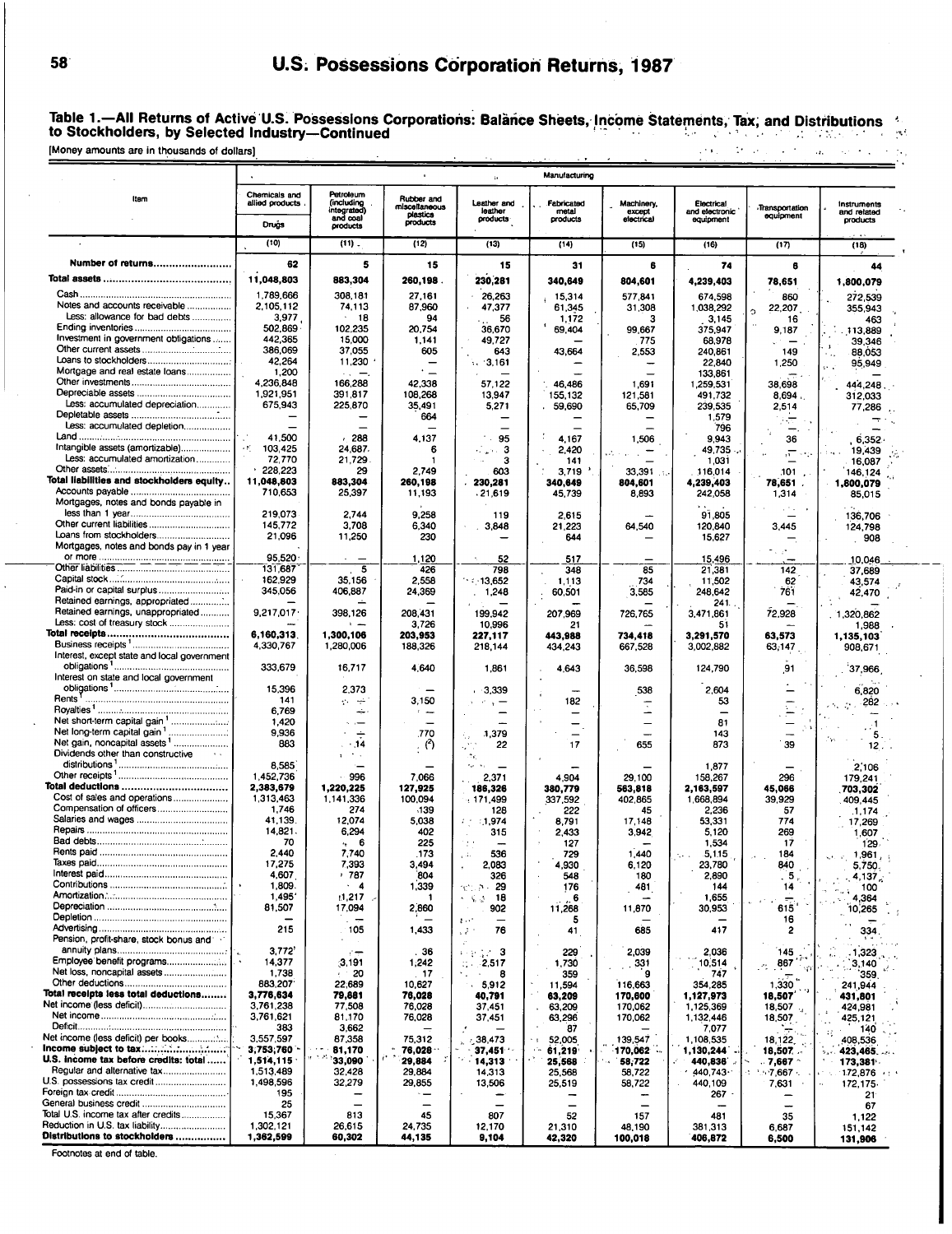#### Table **1.-AII** Returns of Active **U.S.** Possessions Corporations: Balance Sheets, Income Statements, Tax, and Distributions to Stockholders, **by** Selected Industry-Continued

(Money amounts are in thousands of dollars]

| Item                                           | Wholesale<br>trade          | Retail<br>trade  | Finance.<br>insurance,<br>and real<br>estate | Services              |  |
|------------------------------------------------|-----------------------------|------------------|----------------------------------------------|-----------------------|--|
|                                                | (19)                        | (20)             | (21)                                         | (22)                  |  |
|                                                | 21                          | 4                | 27                                           | 32                    |  |
|                                                | 278,644                     | 195,960          | 6,819,273                                    | 200,971               |  |
|                                                | 40.930                      | 16,728           | 441.093                                      | 18.174                |  |
|                                                | 84,064                      | 3,773            | 1.618.708                                    | 45.906                |  |
|                                                | 2,247                       |                  | 7,645                                        | 3,355<br>5,026        |  |
|                                                | 51,279<br>342               | 33,692           | 1,742<br>385.326                             |                       |  |
|                                                | 2,171                       | 40,449           | 461,881                                      | 10,027                |  |
|                                                | $\lambda$<br>44             |                  |                                              | 7,556                 |  |
|                                                | -41                         |                  | 2.777.076                                    |                       |  |
|                                                | 772<br>89.928               | 6<br>126.958     | 969,441<br>30,333                            | 18,539<br>81,526      |  |
|                                                | 6,621                       | 49,180           | 3,875                                        | 24,006                |  |
|                                                |                             |                  | 233                                          | 2                     |  |
|                                                |                             |                  | 142                                          | $^{\prime}$           |  |
|                                                | 823                         | 7,131            | 8,253<br>35,495                              | 16.654<br>21.956      |  |
|                                                |                             |                  |                                              | 1.888                 |  |
|                                                | 17,115                      | 16,405           | 101.353                                      | 4.854                 |  |
|                                                | 278,644                     | 195,960          | 6,819,273                                    | 200,971               |  |
|                                                | 56,352                      | 42,687           | 570,103                                      | 16.465                |  |
|                                                | 67,879<br>66.598            | 9.790<br>20,608  | 1,061,936<br>4,174,120                       | 13.938<br>15,916      |  |
|                                                | 235                         |                  | 20,449                                       | 2.092                 |  |
|                                                | 4,122                       | ,<br>58.113      | 4,338                                        | 22,343                |  |
|                                                | 256                         | 1.262            | 615,323                                      | 850                   |  |
|                                                | 14,775                      | 4,915            | 66,064                                       | 381<br>66,067         |  |
|                                                | 13,682                      | 10.643           | 94.402<br>208                                |                       |  |
|                                                | 54,879                      | 55,605           | 216.029                                      | 63,759                |  |
|                                                | 134                         | 7,661            | 3,700                                        | 839                   |  |
|                                                | 586,581                     | 593,105          | 617,324                                      | 182,164               |  |
|                                                | 573,881<br>2.259            | 587,462<br>1,075 | 55,100<br>494,809                            | 112.715<br>3,426      |  |
|                                                |                             |                  | 2,267                                        |                       |  |
|                                                | 1.857                       | 3,252            | 350                                          | 11.224                |  |
|                                                |                             |                  | 298                                          |                       |  |
|                                                |                             |                  | 101                                          | з                     |  |
|                                                | 237                         | -1               | 13,870                                       |                       |  |
|                                                |                             | 741              | 4,629                                        |                       |  |
|                                                | 8.347                       | 575              | 45,899                                       | 54.796                |  |
| Total deductions …………………………………………………………………………… | 576.367                     | 578,336          | 551,118                                      | 153,181<br>67,425     |  |
|                                                | 473,631<br>552              | 462.778<br>1,678 | 7,289<br>16,529                              | 849                   |  |
|                                                | 24.545                      | 50,203           | 24.859                                       | 16,249                |  |
|                                                | 1,376                       | 2.454            | 2,786                                        | 1,086                 |  |
|                                                | 499                         | 1,100            | 12,918                                       | 2.728                 |  |
|                                                | 2.085<br>6,888              | 9,914<br>11.642  | 3,996<br>7,203                               | 6.055<br>3,601        |  |
|                                                | 3.283                       | 4,712            | 248,678                                      | 4.127                 |  |
|                                                | 110                         | 9                | 33                                           | 18                    |  |
|                                                | $^{\prime}$                 |                  | 55                                           | 241                   |  |
|                                                | 6.155                       | 6.730            | 6,437                                        | 5,608                 |  |
|                                                | 9.447                       | 4.396            | 8,518                                        | 2.746                 |  |
|                                                | 195                         | 904              | 1,855                                        | 159                   |  |
|                                                | 994                         | 66               | 1,490                                        | 724                   |  |
|                                                | 46,608                      | 51<br>21,700     | 208,471                                      | $^{\prime}$<br>41,563 |  |
|                                                | 10,213                      | 14,770           | 66,207                                       | 28,983                |  |
|                                                | 10,213                      | 14,770           | 63.939                                       | 28,983                |  |
|                                                | 12,469                      | 14,804           | 66,454                                       | 30,714                |  |
|                                                | $-2,256$                    | $-35$            | $-2,514$                                     | - 1.731               |  |
|                                                | 9,730<br>12,279             | 6,278<br>14,212  | 64,753<br>51.931                             | 27,141<br>28,545      |  |
|                                                | 4,728                       | 5,529            | 20,691                                       | 11,130                |  |
|                                                | 4,728                       | 5,529            | 20.684                                       | 11,128                |  |
|                                                | 4,701                       | 4,903            | 9,642                                        | 10,726                |  |
|                                                | $\left( \mathcal{C}\right)$ |                  | 4,234                                        | 15<br>29              |  |
|                                                | 27                          | 640              | 6,847                                        | 360                   |  |
|                                                | 4.170                       | 4,312            | 19,802                                       | 9,756                 |  |
|                                                | 7.082                       | 905              | 3,449                                        | 5,317                 |  |

<sup>1</sup> These amounts were not required to be shown separately for 89 possessions corporations electing the profit-split method to allocate intangible property income. For these corporations, the individual line<br>items were inc

 $\mathcal{L}$ 

 $\Delta$  $\bar{L}$